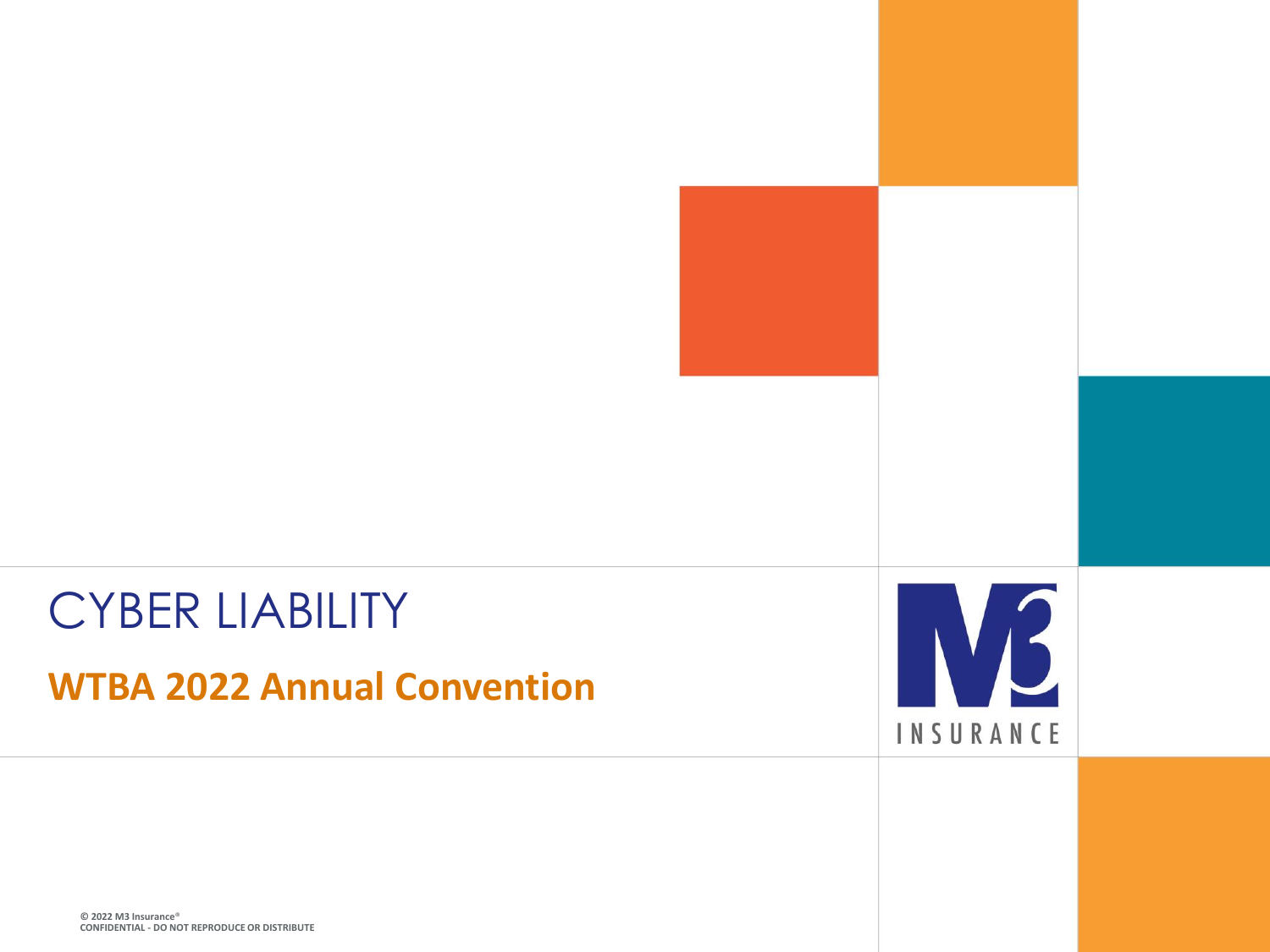#### THE INTERNET IN 1994



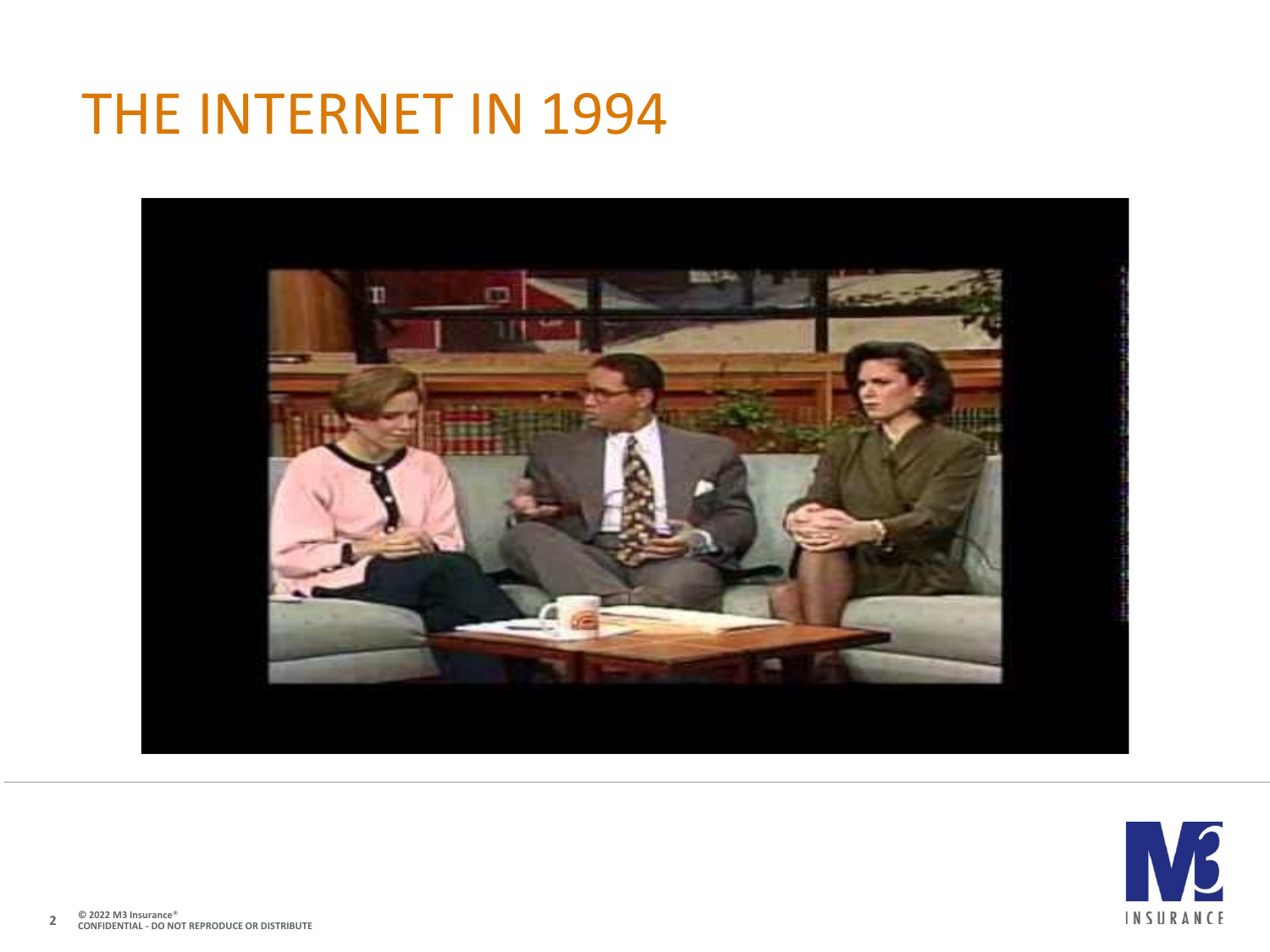#### THE EVOLUTION OF CYBER EXPOSURE



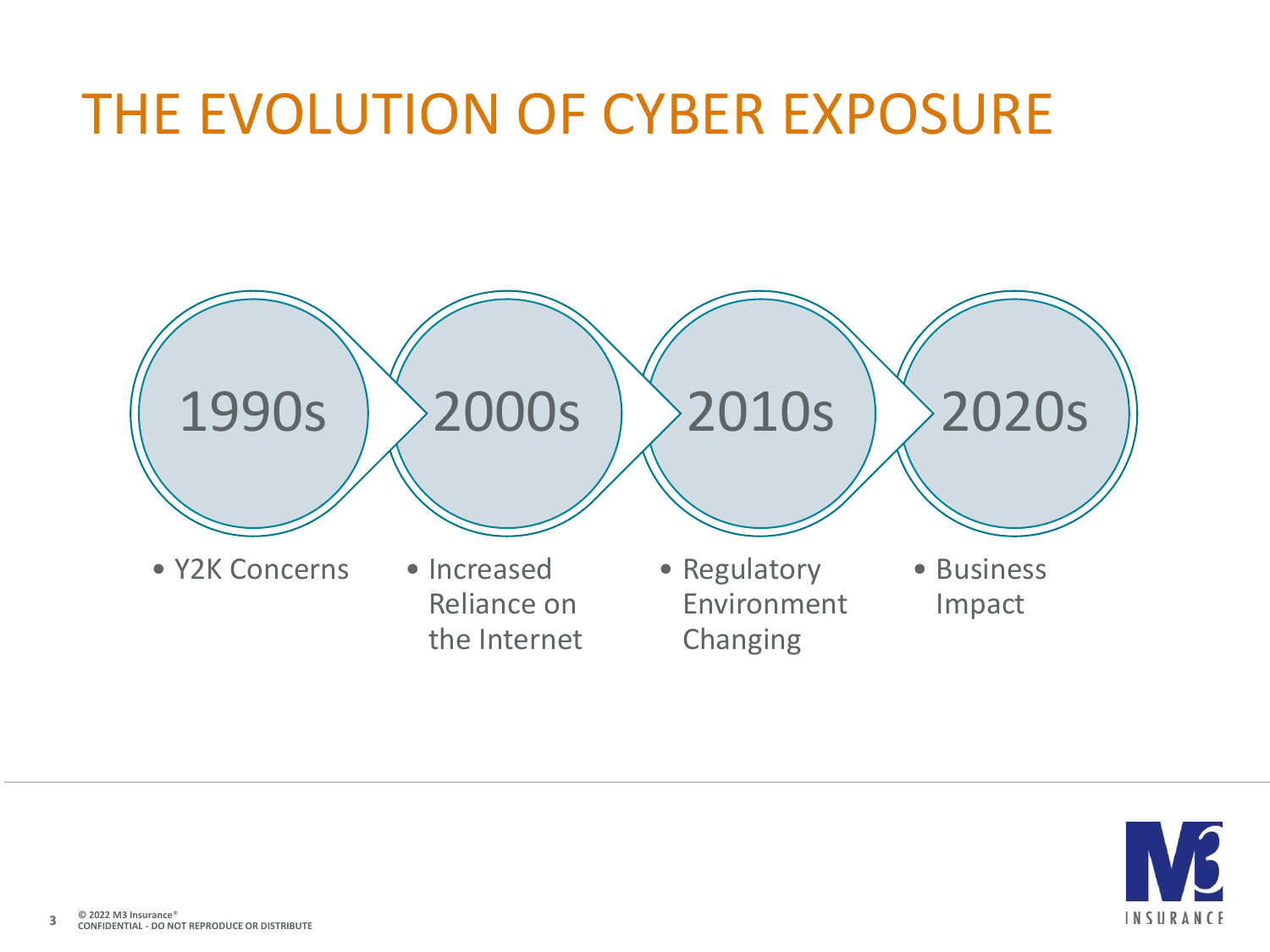### PROFITABLE BUSINESS



\$6 Trillion: The projected impact of cyber crime in 2021<sup>1</sup>



**Every 2 Seconds:** There is a new victim of identity theft in the US<sup>2</sup>

#### \$3.86 Million: Global average cost of a

data breach, increasing to \$8.64M in the US<sup>3</sup>





16 Billion:

Estimated records exposed in data breaches since 2019<sup>2</sup>



63%: Of organizations experience a breach with a loss of 1000+ records<sup>4</sup>



\$302,539: Average ransom payment to cyber criminals<sup>4</sup>



Percentage of data breach victims who later have their Identity stolen<sup>2</sup>



#### \$2 Million:

Average cost savings from having an established incident response team with a tested plan<sup>3</sup>

- 1. CisionPR Newswire, April 2020
- 2. Self Key, July 2020
- 3. Ibm Security, cost of a Data Breach Report, 2020
- 4. IBM and Ponemon, cost of a Data Breach Report, 2020

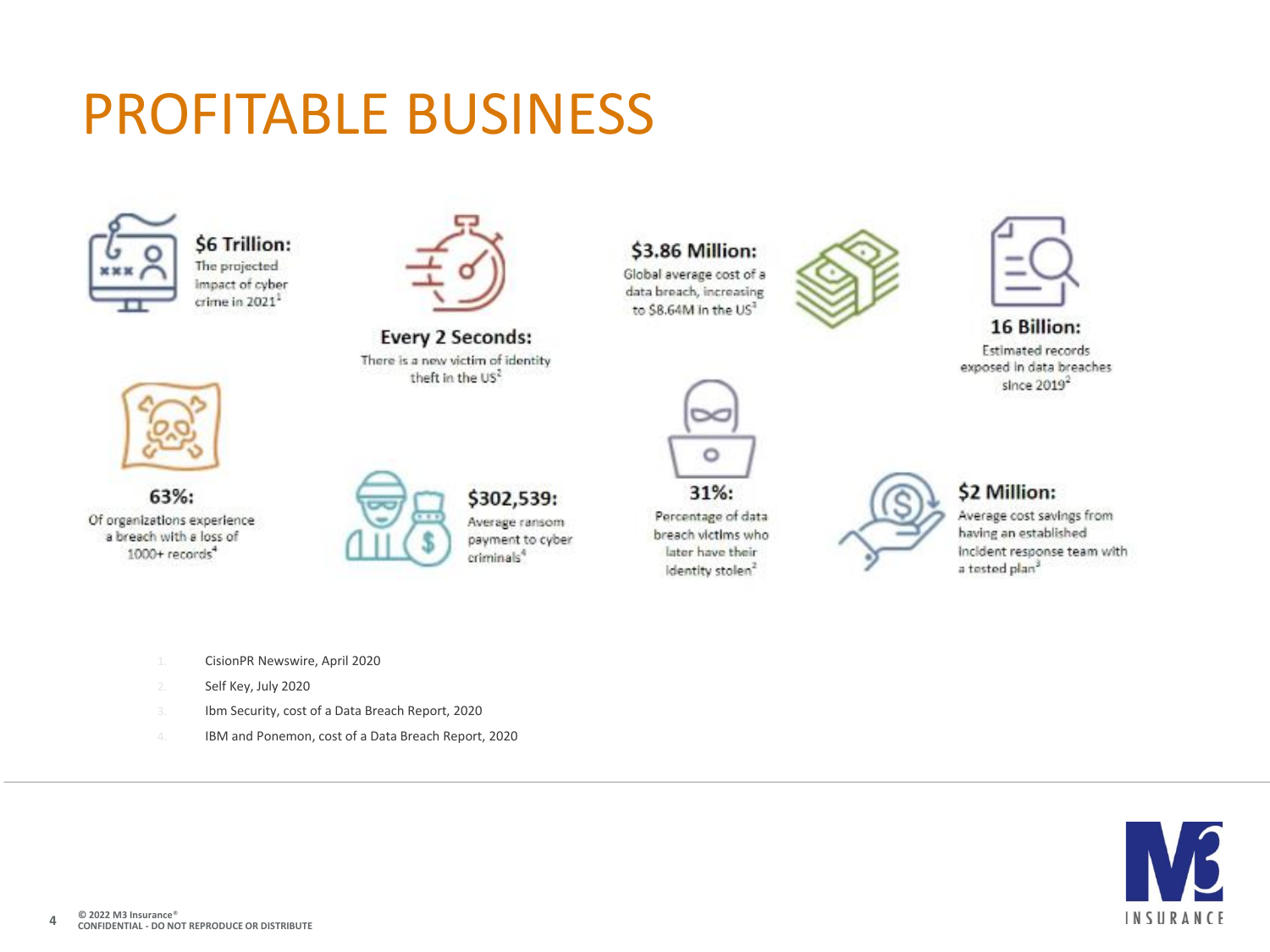## 2022

#### **Cyber Risk News**

Accellion May Pay \$8M For Data Breach That Spooked BigLaw 01/13/2022

Morgan Stanley to settle data breach lawsuit for \$60M 01/03/2022

Twitter Accounts Of Indian Medical Association, Council Of World Affairs Hacked 01/03/2022

Broward Health Network Breached, Hacker Gains Access to Private Patient Information 01/02/2022

N Korean hackers stole \$1.7 billion from cryptocurrency exchanges 01/01/2022

Pulse TV reports about 200,000 credit card credentials hacked 01/01/2022

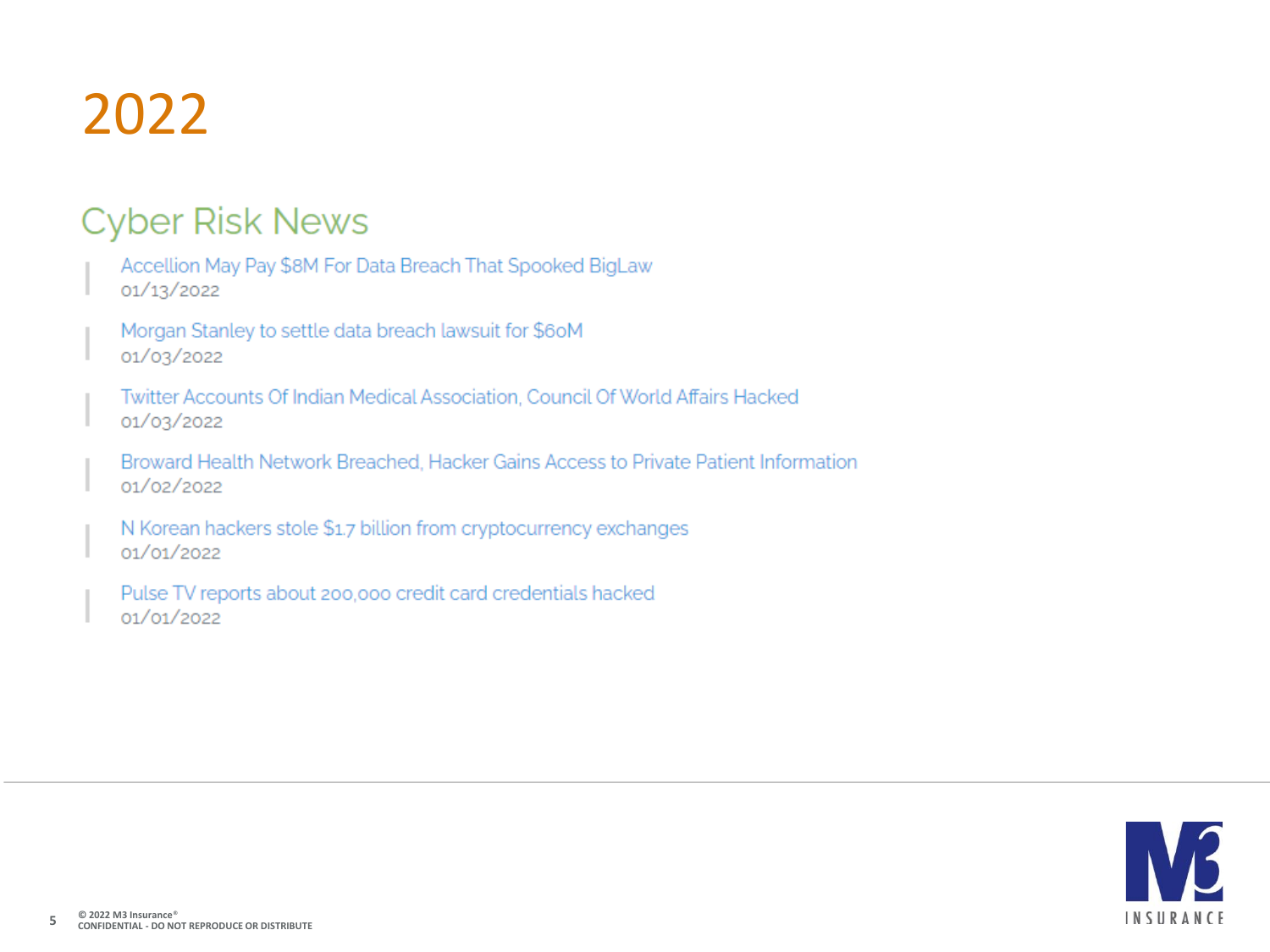#### **CONSTRUCTION**

Drones/Portable Devices

Wearable Equipment

Confidential Project Information

Trade Secrets/IP

Miss Bid Day

Real Estate – smart communication

Payroll Software

Cloud Systems/Third Party Storage

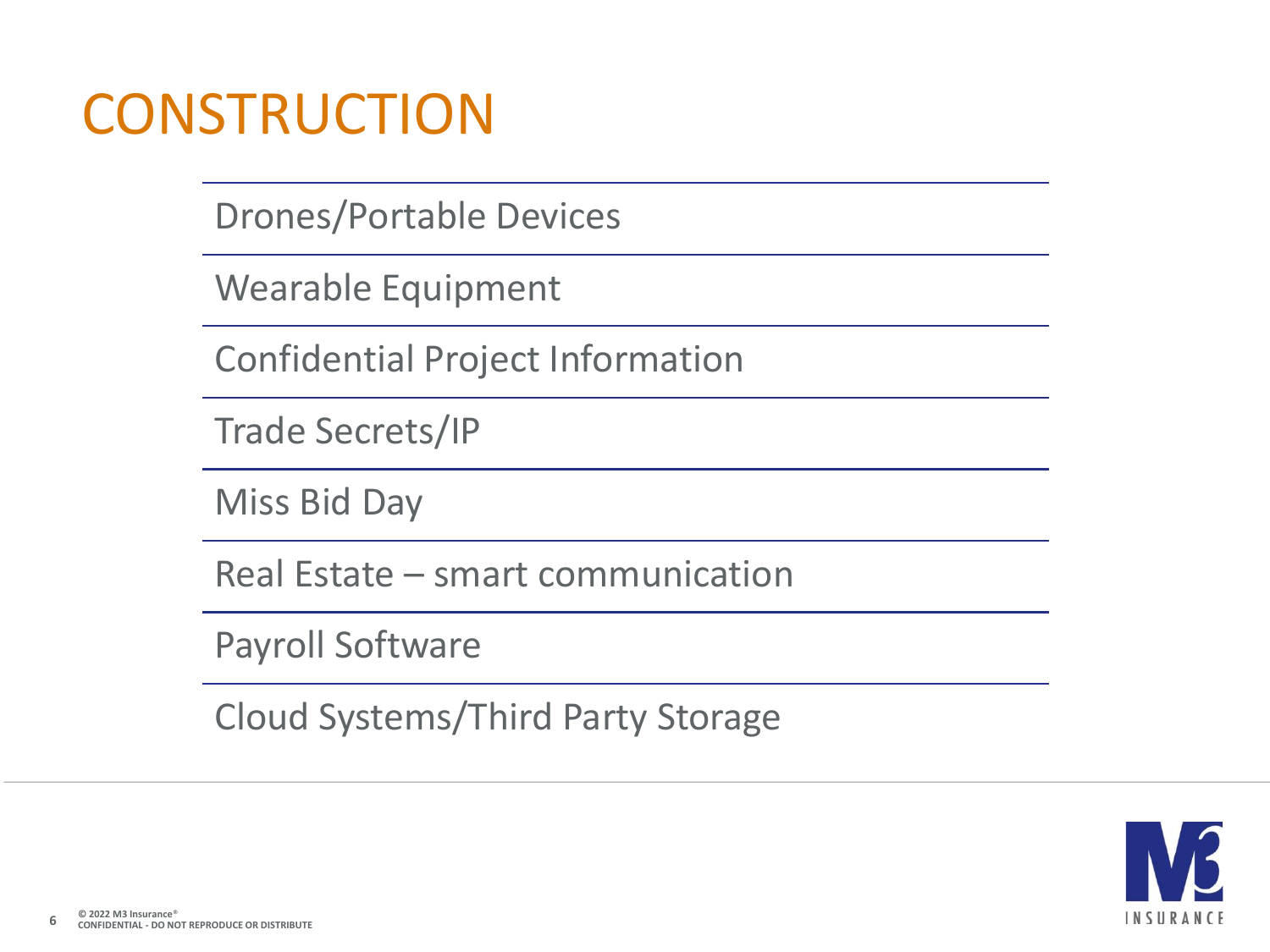#### TOP THREE CLAIMS TRIGGERS

# Social Engineering

# Business Email Compromise

#### Ransomware

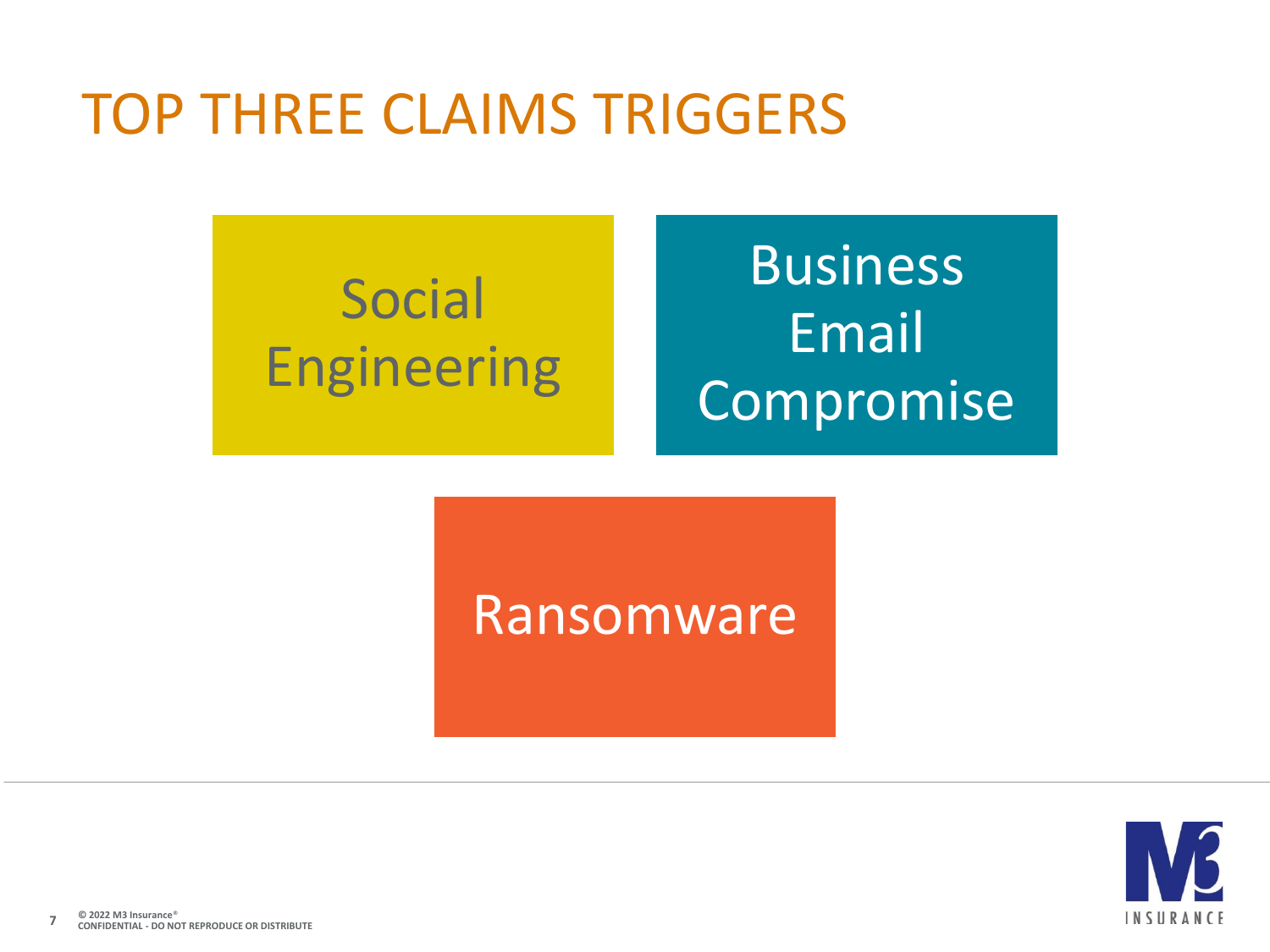

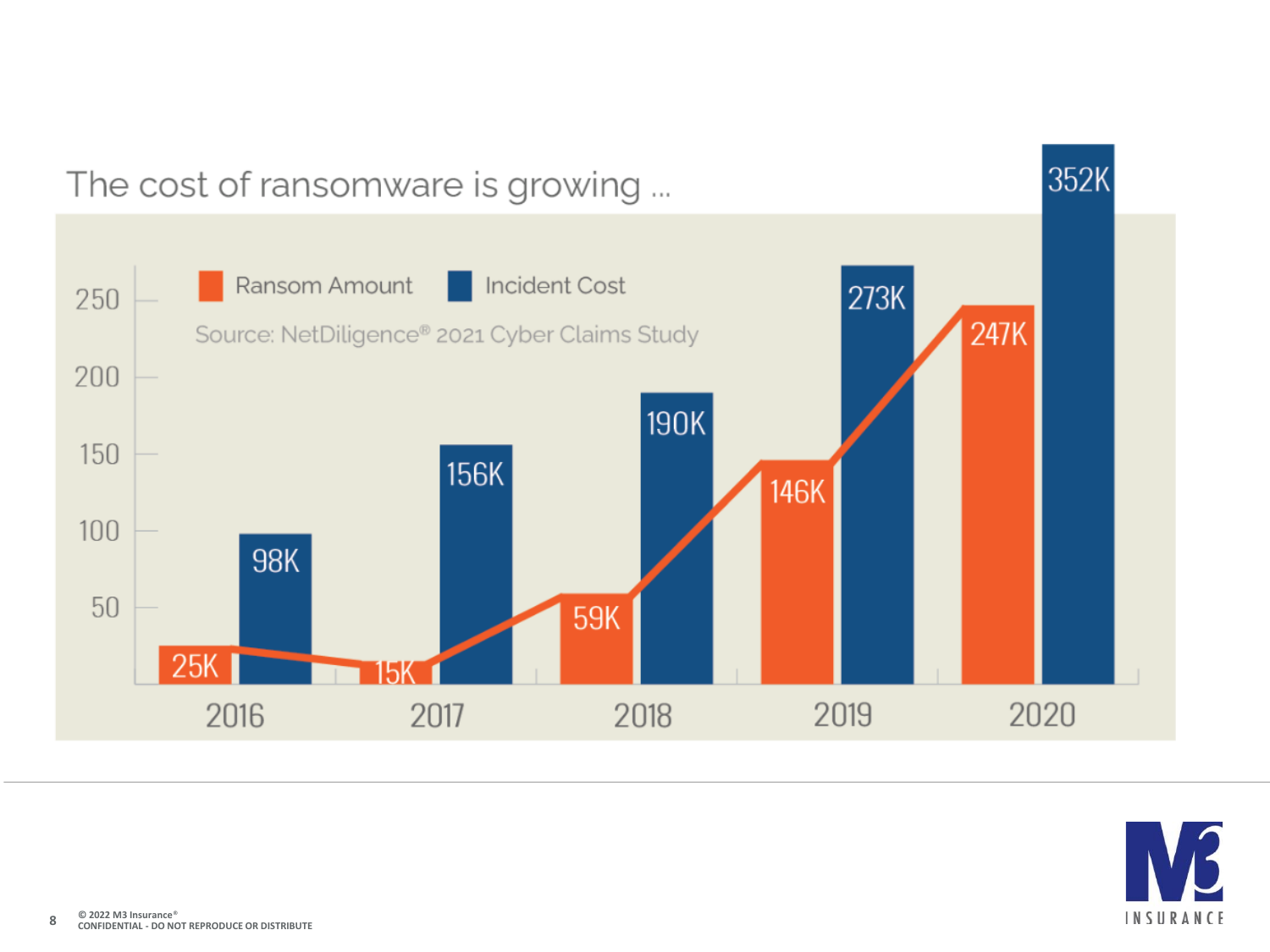#### RANSOMWARE

**A type of malicious software designed to block access to a computer system until a sum of money or other consideration is paid.**

- $\blacksquare$  Exploit kits via compromised websites and malvertising
- Malicious email attachments
- Malicious email links
- Social media and SMS
- Ransomware-as-a-Service (RaaS)

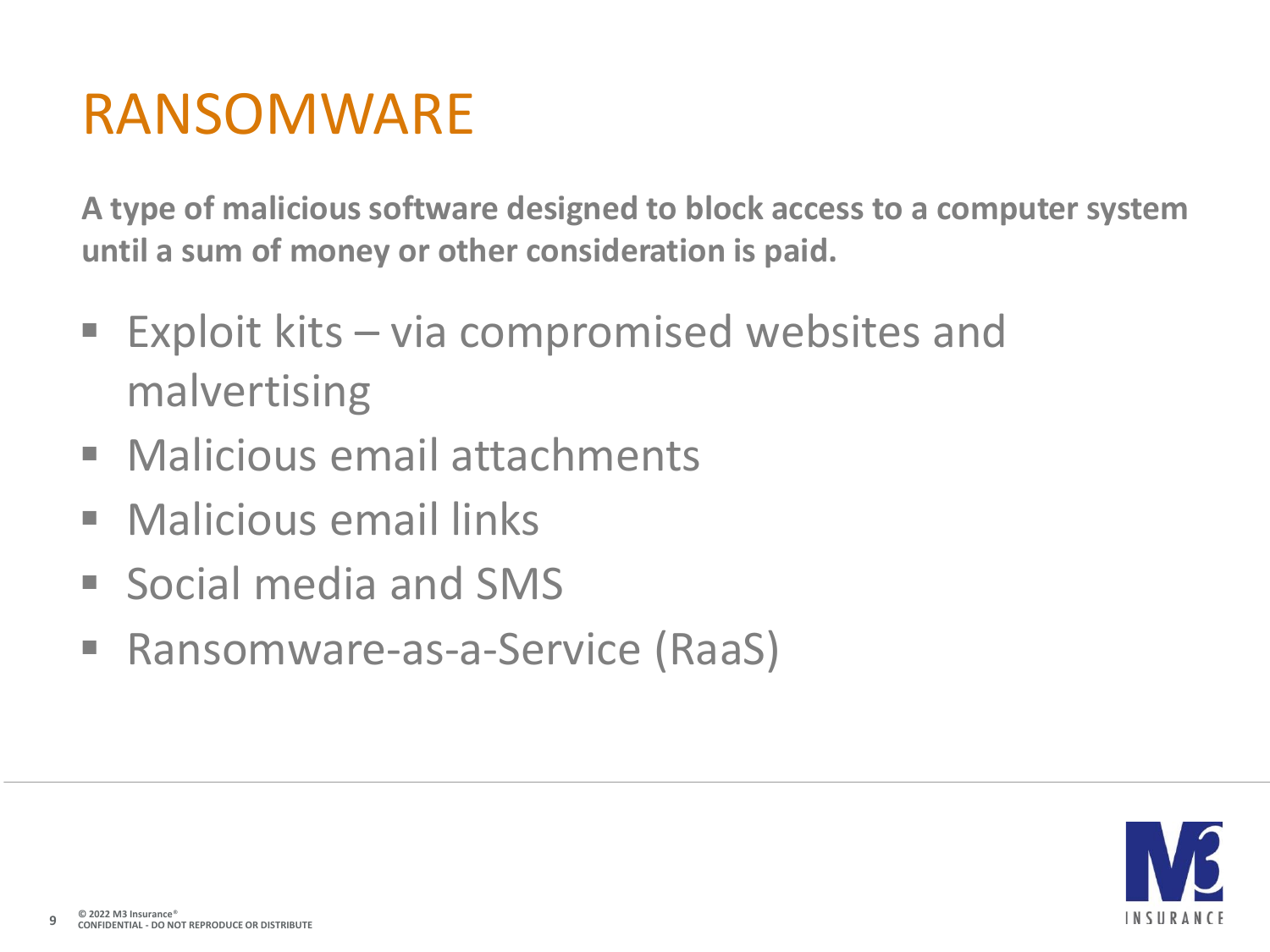# AVERAGE RANSOMWARE PAYMENTS



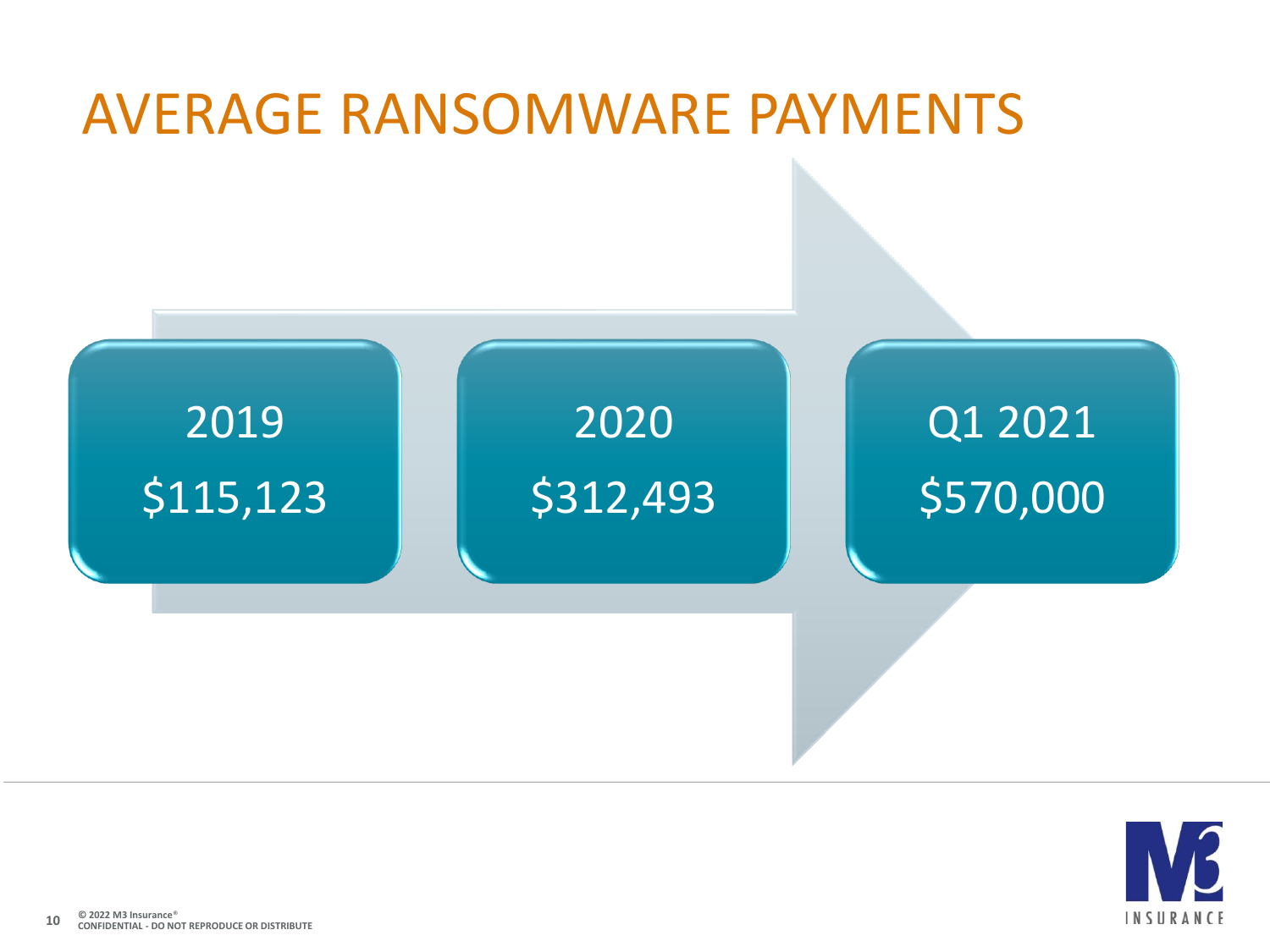## SOCIAL ENGINEERING

The use of deception to manipulate individuals into divulging confidential or personal information that may be used for fraudulent purposes

- **Phishing Emails**
- **Vishing**
- SMShing
- Water Holing
- Tailgating



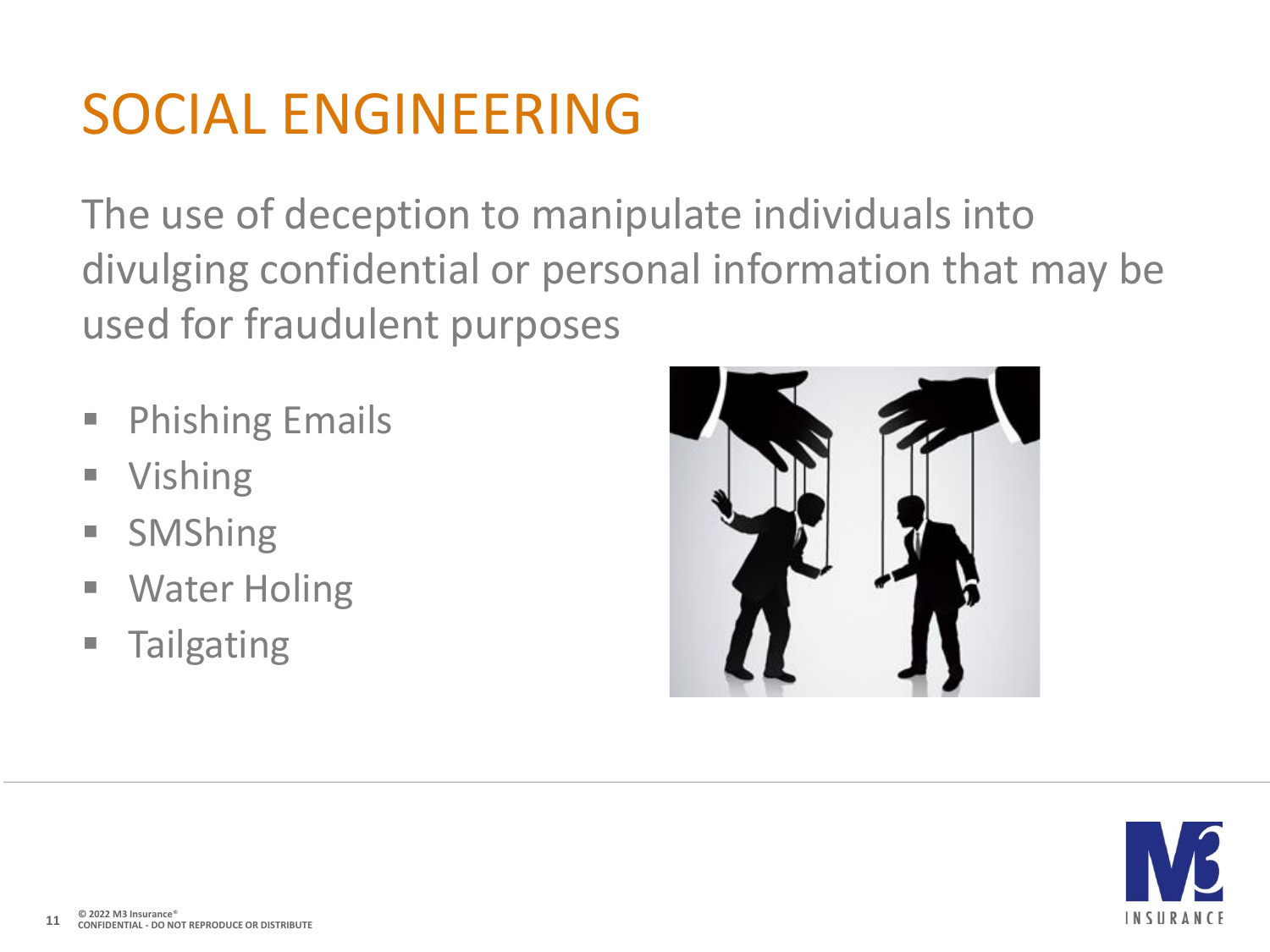#### CREDENTIAL HARVESTING

**Gathers valid usernames, passwords, private emails, and email addresses through social engineering techniques, digital scamming (including phishing) and malware.**

- Fake websites
- **Fake SMS messages**
- Phishing emails
- Skimming from compromised websites
- **Social engineering**

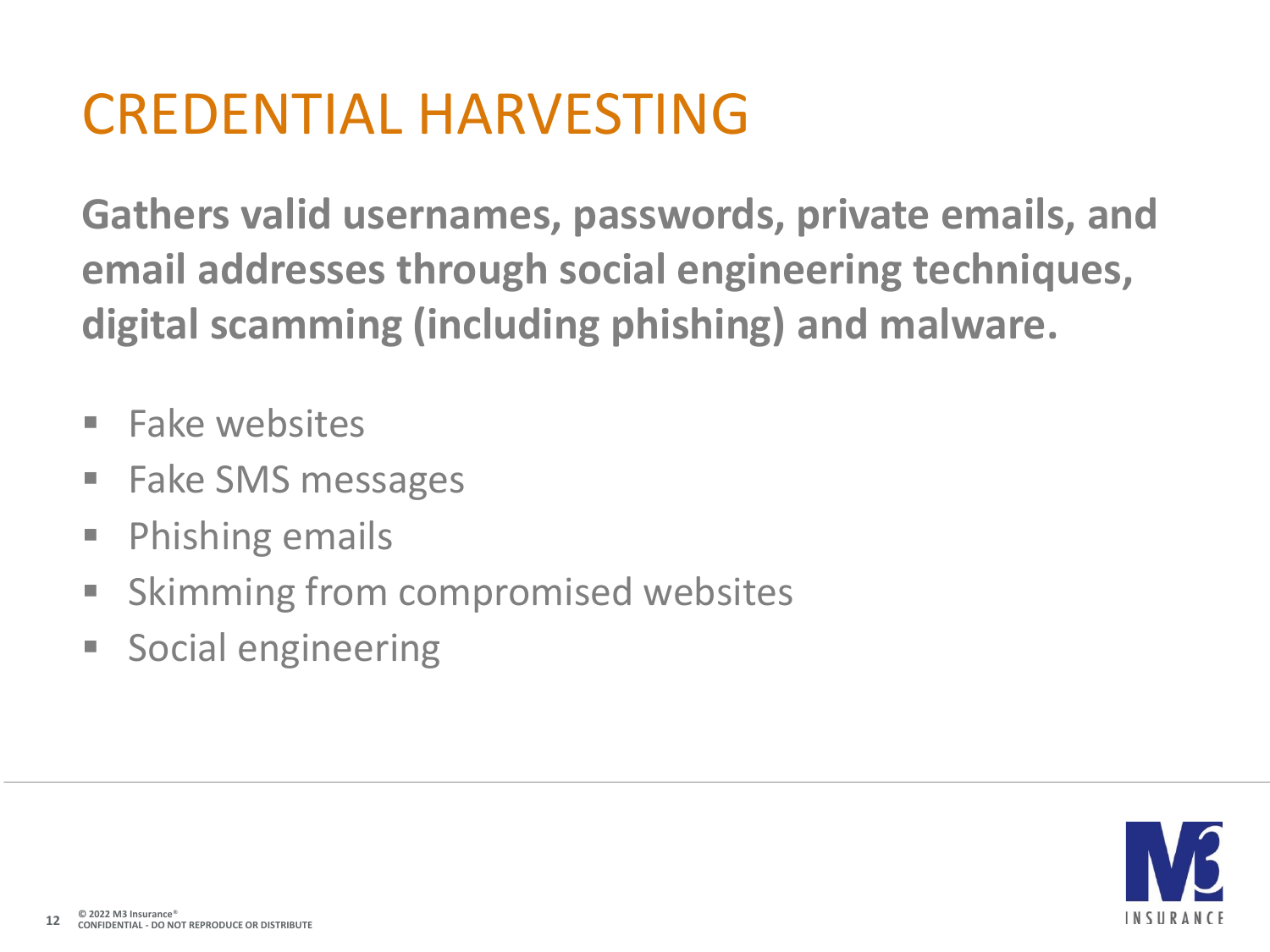

Source: NetDiligence Cost of a Cyber Claim Study 2021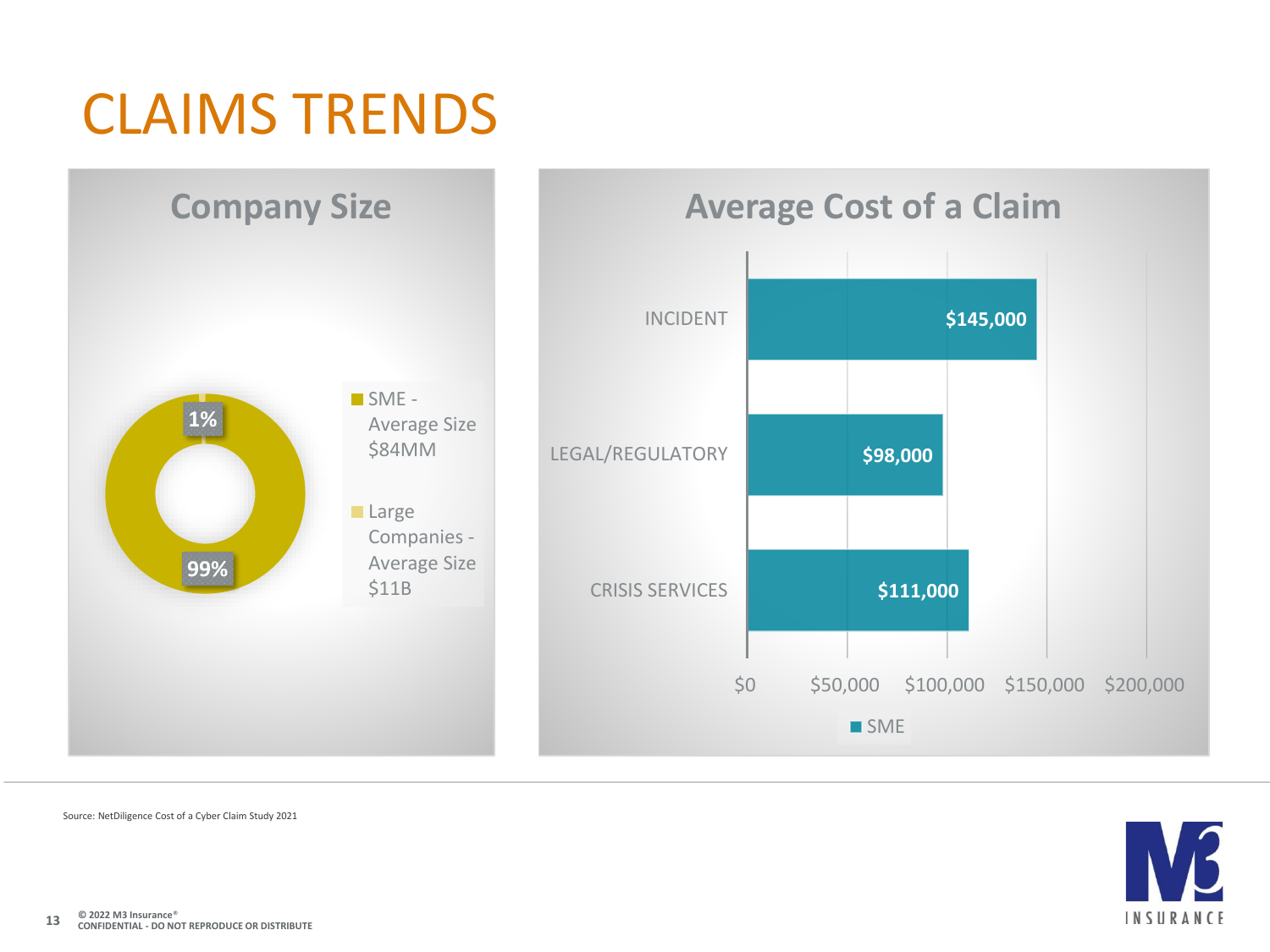## CLAIMS TRENDS



Source: NetDiligence Cost of a Cyber Claim Study 2021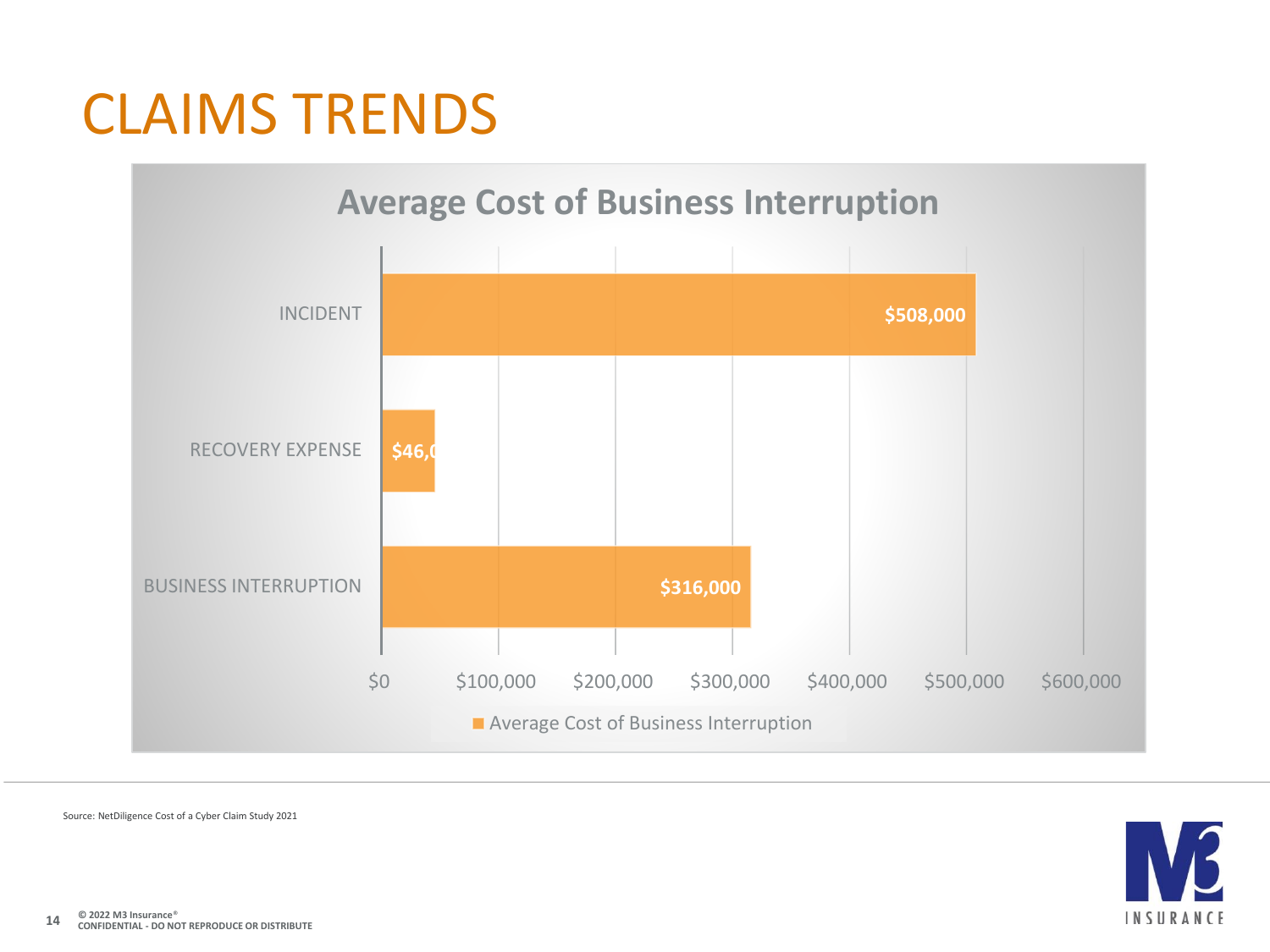### THE ANATOMY OF A BREACH



- Ransomware
- •DDoS
- Breach of Information
- •Unauthorized Collection of Information

#### Response

- Legal
- •Digital Forensics
- Notifications
- Credit Monitoring & Remediation

#### Short Term Impact

- Class Action Lawsuits
- Regulatory Investigations
- Hardware Replacement
- Business Interruption

#### Long Term Impact

- Public Relations
- Call Centers
- Reputational Harm

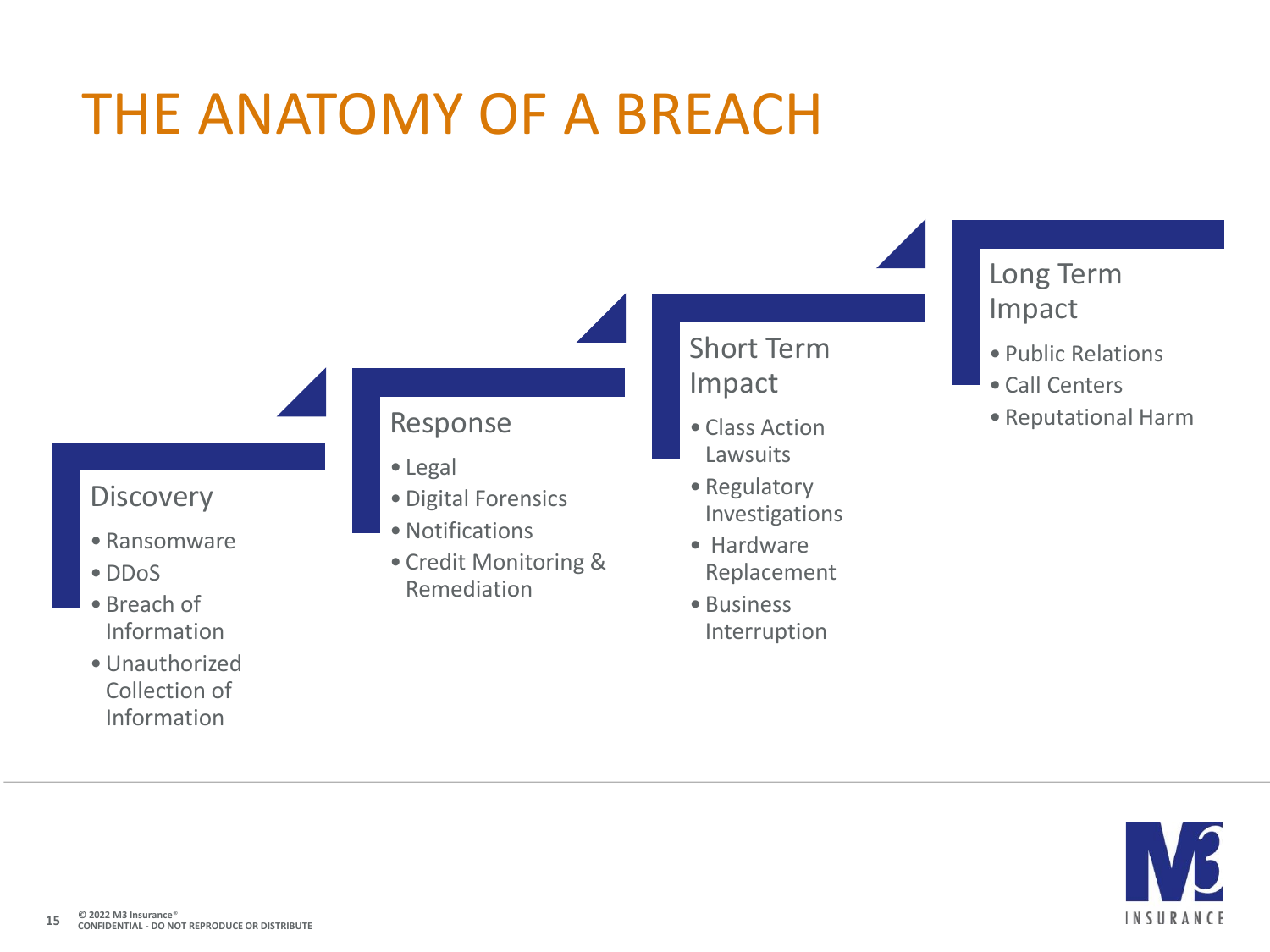## BEST PRACTICES AFTER AN INCIDENT

- Refer to incident response plan
- Do not communicate internally or externally (the attorney will advise on communications)
- **Utilize personal emails instead of work emails**
- **Phone calls are best form of communication**
- Contact insurance carrier to start claims process

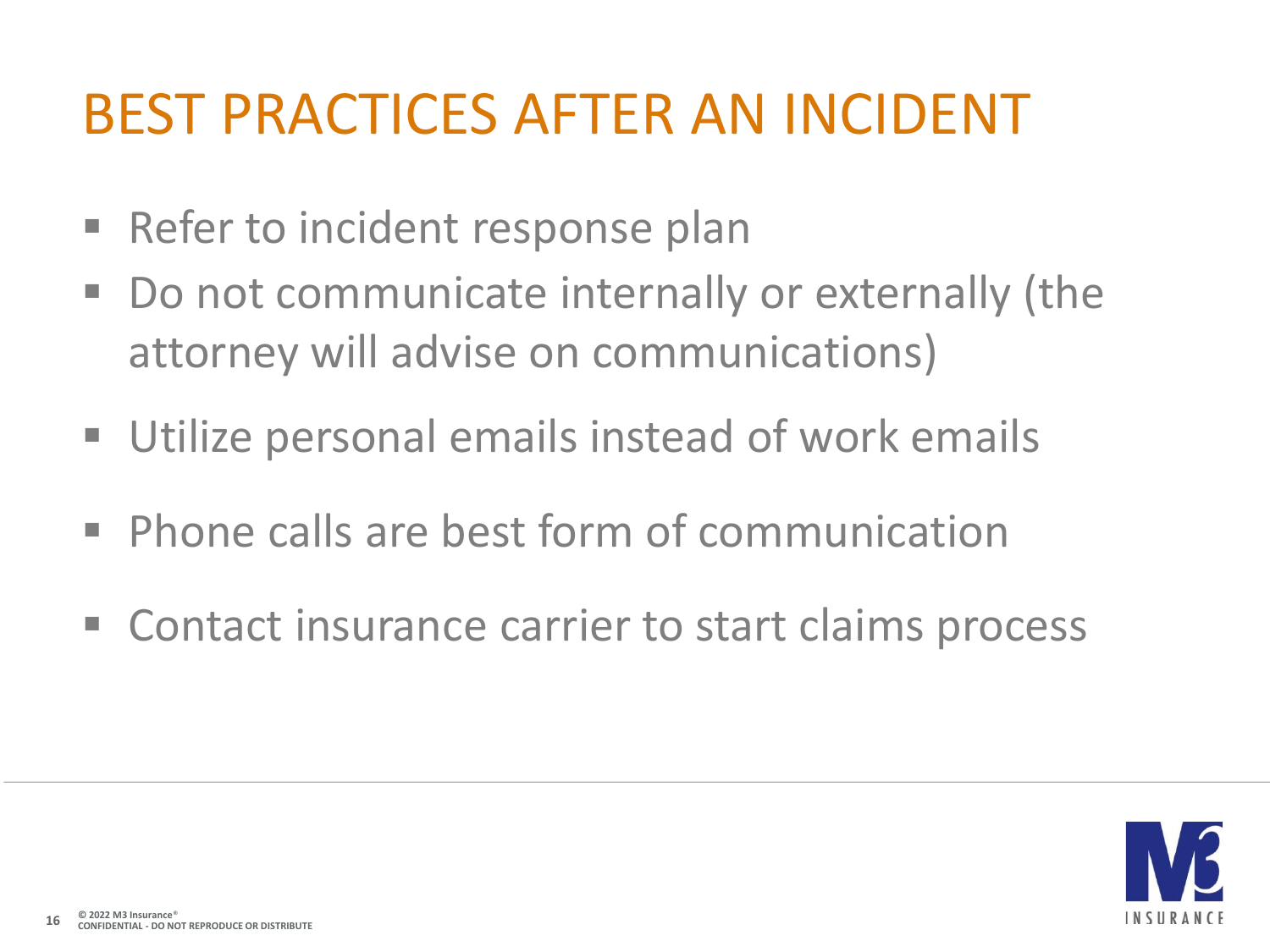# STATE OF THE MARKETPLACE

#### Pricing & Capacity

- Hard pricing environment – 50%-100% increases
- Prescriptive risk control measures
- More limited capacity
- Third party analytics

#### **Markets**

- Reinsurance has become more limited
- Carriers' appetites continue to change and evolve
- InsureTech continues to expand

#### Coverage

- Some carriers are sublimiting Cyber Extortion (ransomware) coverages
- Many carriers are re-filing their forms

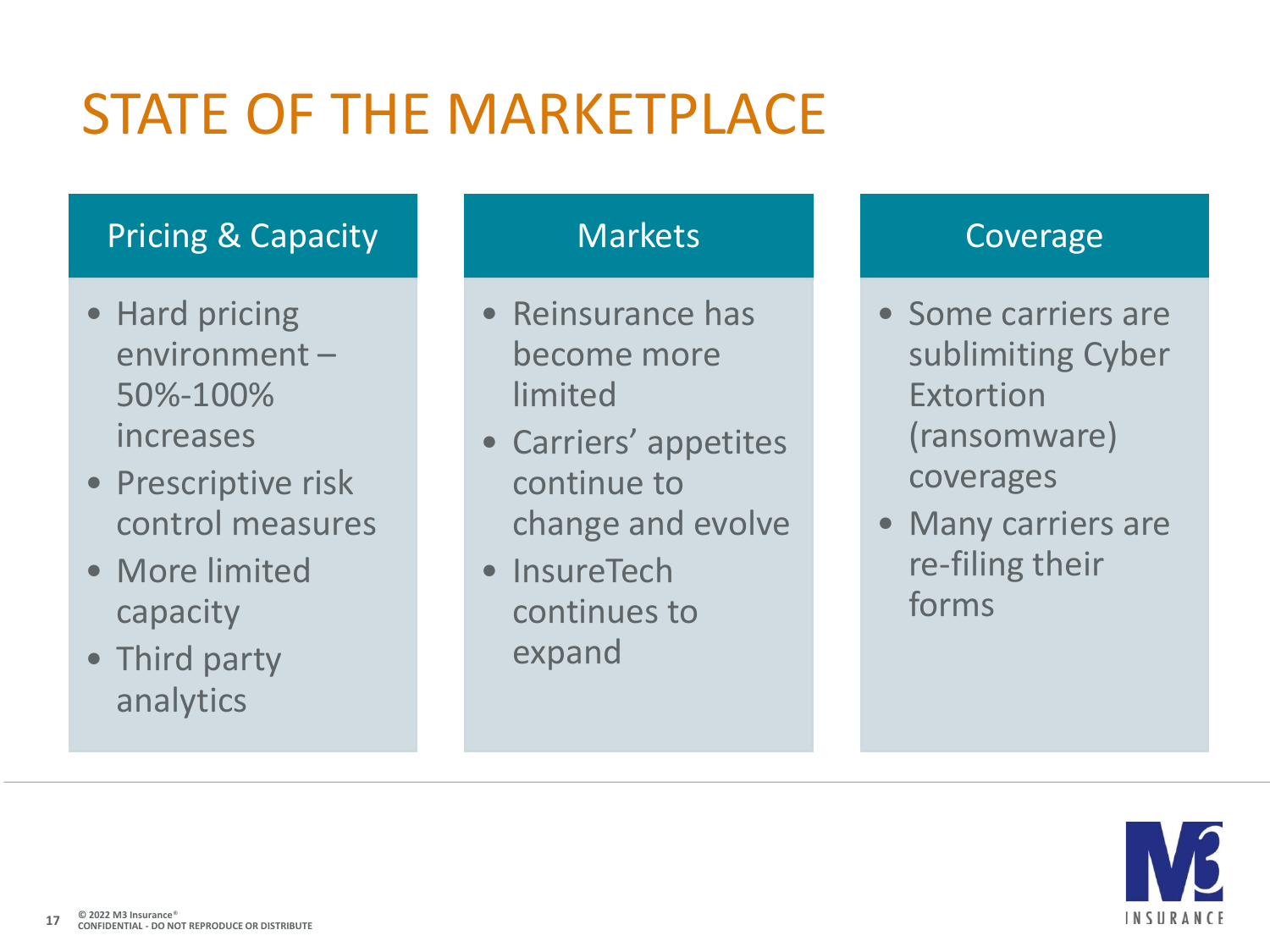#### EVOLVEMENT OF CYBER RENEWAL

| <b>SERVICE</b>                      | <b>DESCRIPTION</b>                                                                          | <b>INTERNET</b><br><b>FACING</b> | <b>MFA</b><br><b>REQUIRED</b>                                         | <b>SUGGESTED ACTION</b>                                                                                                                                                                                                                                                                                                                                                                                                             |  |
|-------------------------------------|---------------------------------------------------------------------------------------------|----------------------------------|-----------------------------------------------------------------------|-------------------------------------------------------------------------------------------------------------------------------------------------------------------------------------------------------------------------------------------------------------------------------------------------------------------------------------------------------------------------------------------------------------------------------------|--|
| <b>EMAIL</b>                        | Email SaaS Platform (s)<br>O365/Google                                                      | YES                              | <b>YES</b>                                                            | Cloud/Internet facing email services must utilize MFA. (Office 365/Exchange On-Line (EOL), Google Workspace,<br>Yahoo, etc.) Most of the bigger SaaS services/platforms have MFA built into them. It only requires turning the<br>features on and training users.                                                                                                                                                                   |  |
|                                     | Email services<br>Web-hosted/Internet<br>Service Provider (ISP)                             | <b>YES</b>                       | <b>YES</b>                                                            | Hosted/ISP email services by default are internet-facing and require a second factor beyond username/password.<br>(Rackspace, Comcast, Verizon, etc.) Most have the ability to enable MFA. If not, it might require migrating to a more<br>secure platform.                                                                                                                                                                         |  |
|                                     | Email Servers<br>On-Premises                                                                | PARTIAL                          | <b>YES - WHEN</b><br><b>WEB</b><br><b>ACCESS IS</b><br><b>ALLOWED</b> | On-Premises email servers that are 100% behind your organizations firewall DO NOT require MFA. (Exchange, Lotus<br>Notes, Postfix, Zimbra, etc.) However, if you allow web access such as MS Exchange Outlook Web Access (OWA)<br>or Mobile Devices to access email such as MS ActiveSync then MFA and other Mobile Device Management (MDM)<br>protections should be in place.                                                      |  |
| <b>REMOTE ACCESS</b>                | Virtual Private Network<br>(VPN) Access                                                     | <b>YES</b>                       | <b>YES</b>                                                            | To enhance security on VPNs, utilize additional factors beyond username/passwords. VPN is a secure encrypted<br>gateway/pathway directly into your organization's on-premise network from outside.                                                                                                                                                                                                                                  |  |
|                                     | Remote Desktop<br>support tools                                                             | <b>YES</b>                       | <b>YES</b>                                                            | Remote Desktop tools (LogMein, Splashtop, GoToMyPC, Teamviewer, etc.) should all have MFA enabled on their<br>management portals. These tools provide remote access directly into your organization's on-premises network by<br>allowing direct access to Servers/Desktops/Laptops/VMs.                                                                                                                                             |  |
|                                     | Managed Service<br>Providers (MSPs) use<br>Remote Management &<br>Monitoring<br>(RMM) tools | <b>YES</b>                       | <b>YES</b>                                                            | MSPs use RMM tools (ConnectWise, NinjaRMM, Kaseya, Atera, MS Intune, etc.) which should have MFA enabled.<br>These tools provide third-party MSPs access directly into your organization's network. Specifically, they can get onto<br>Servers/Desktops/Laptops/Virtual Machines/Network Equipment, etc. These RMM tools are secure and encrypted<br>but should require MFA to gain access.                                         |  |
|                                     | Virtual and<br>Application Gateways                                                         | <b>YES</b>                       | <b>YES</b>                                                            | Virtual gateways like VMWare's Horizon, Citrix Virtual gateways or other MFA/IdP (Identity Provider) application<br>gateways that allow direct access from the internet to virtual machines or applications inside your network should all<br>require MFA. These solutions are internet facing and therefore require MFA.                                                                                                           |  |
| <b>DIRECTORY</b><br><b>SERVICES</b> | Microsoft Active<br>Directory, LDAP                                                         | <b>NO</b>                        | <b>YES</b>                                                            | Requiring that Domain Admin level credentials are challenged with MFA makes it much harder for nefarious actors to<br>easily gain privileged access on your systems and network. Additionally, challenging Identity internally helps restrict<br>bad actors from stealing elevated credentials, executing ransomware payloads and makes lateral movement much<br>more difficult.                                                    |  |
| <b>BACKUPS</b>                      | Backup software<br>management                                                               | NO.                              | <b>YES</b>                                                            | The management console of your backups should be protected with MFA. (Veeam, Datto, Veritas, Barracuda<br>Backup, etc.) Your backups should be protected in transport using encrypted transport protocols; you also need to<br>ensure that your backups are stored securely using either encryption, strict Role-Based Access Controls (RBAC) or<br>airgap measures. The final step is using MFA to protect the management console. |  |

| <b>SERVICE</b>                          | <b>DESCRIPTION</b>                                                          | <b>INTERNET</b><br><b>FACING</b> | <b>MFA</b><br><b>REQUIRED</b> | <b>SUGGESTED ACTION</b>                                                                                                                                                                                                                                                                                                                                                                                                                                                                                                                                  |
|-----------------------------------------|-----------------------------------------------------------------------------|----------------------------------|-------------------------------|----------------------------------------------------------------------------------------------------------------------------------------------------------------------------------------------------------------------------------------------------------------------------------------------------------------------------------------------------------------------------------------------------------------------------------------------------------------------------------------------------------------------------------------------------------|
| <b>NETWORK</b><br><b>INFRASTRUCTURE</b> | Firewall, Router.<br>Switch, Hub and<br>Wireless Access Point<br>Management | <b>NO</b>                        | <b>YES</b>                    | The management console of network equipment should be protected with MFA. There are several ways to<br>protect access. First, all the MFA/IdP providers use an Authentication RADIUS Proxy. Any system that is RADIUS<br>Authentication capable can be paired up with an Auth Proxy. Many Firewall/Router/Switch brands have the built-<br>in ability to turn on a second factor as well. Lastly, using/creating a management network by segmentation/IP<br>restrictions and using an access gateway protected with MFA is acceptable architecture, too. |
| <b>ENPOINTS</b>                         | Servers, Desktops,<br>Laptops, Virtual<br>Machines                          | <b>NO</b>                        | <b>YES</b>                    | All local and domain level administrator access to endpoints should be protected with MFA. (Cisco Duo, OKTA,<br>OneLogin, Ping, WatchGuard, AuthLite, UserLock, etc.) Most MFA/IdP providers have operating system clients<br>that when coupled with LDAP synchronization and an Identity Portal allow for MFA challenges when logging into<br>endpoints with elevated accounts.                                                                                                                                                                         |

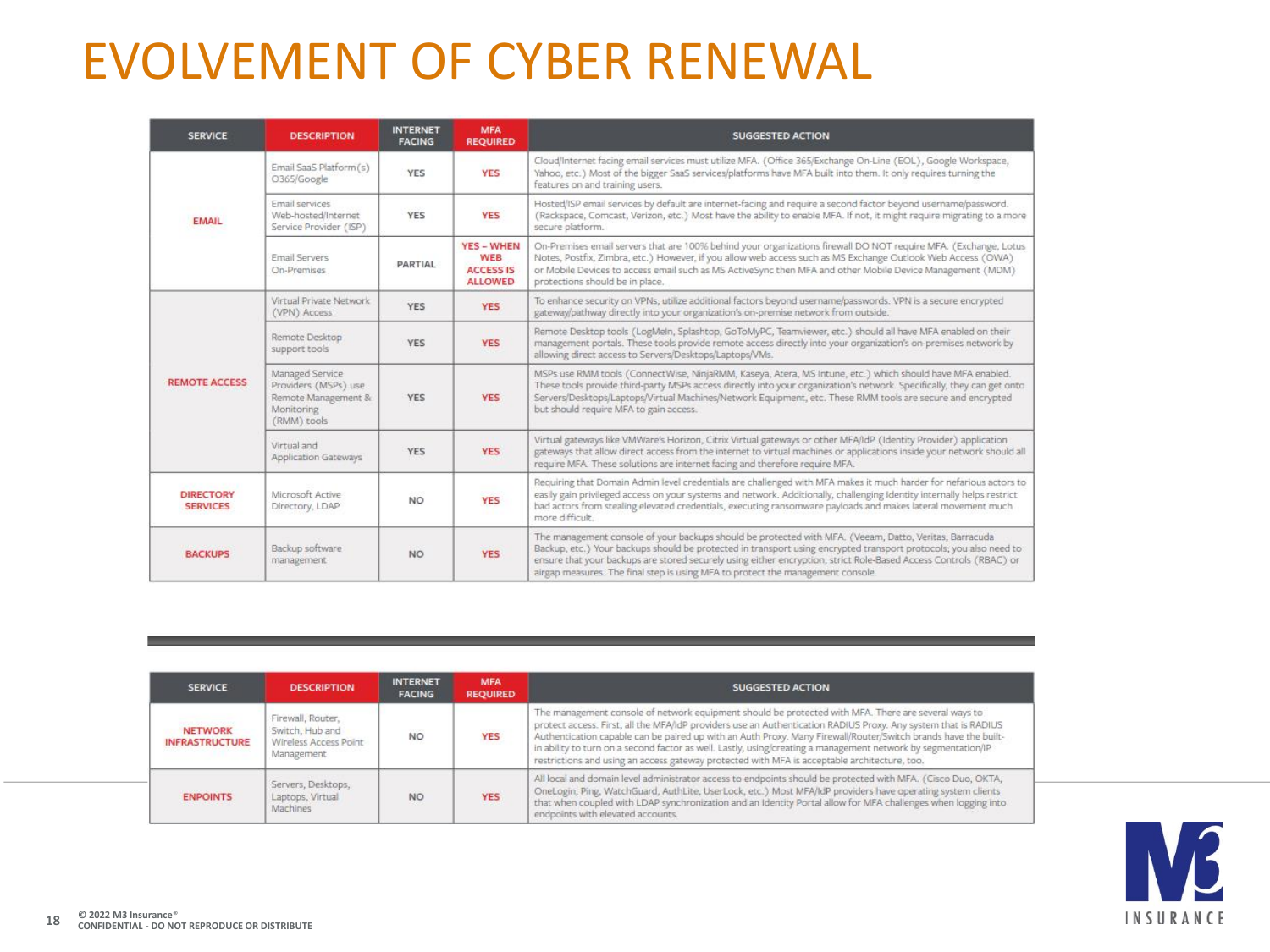### PREVENTATIVE CONTROLS TO CONSIDER

| <b>Multi-Factor</b><br>Authentication | Endpoint<br><b>Detection</b><br>Software   | Incident<br>Response<br>Planning    |
|---------------------------------------|--------------------------------------------|-------------------------------------|
| Closing/Securing<br><b>Open Ports</b> | <b>Encryption</b>                          | <b>Redundancies</b><br>and Back-Ups |
| Oversight of<br>Payment<br>Controls   | Complex<br>Password<br><b>Requirements</b> | <b>Employee</b><br><b>Training</b>  |